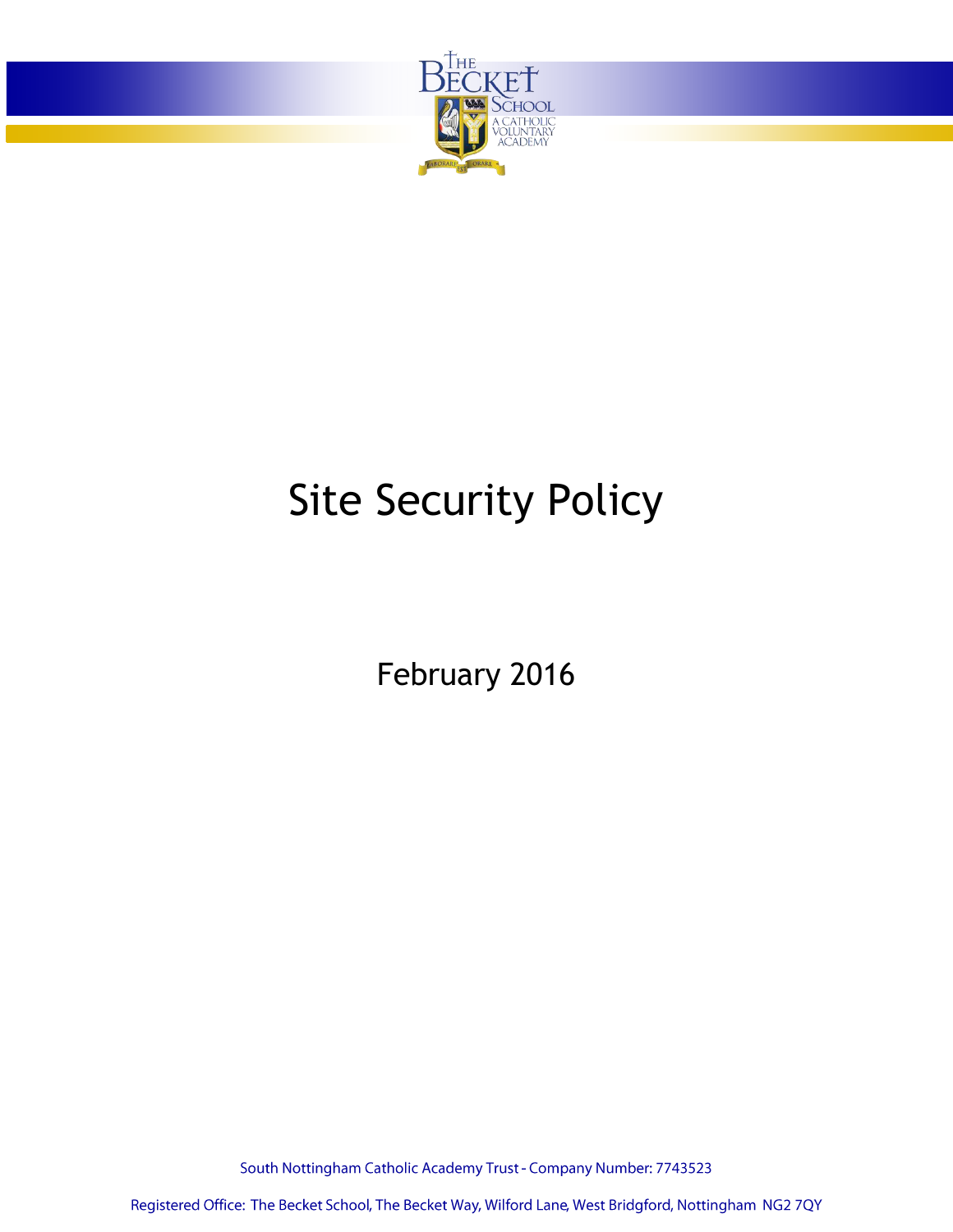# **Contents**

- **1. Introduction**
- **2. I.D. Badge System**
- **3. Visitors' Access Control**
- **4. CCTV**
- **5. Trespass**
- **6. Site Security**
- **7. Vehicle Security**
- **8. Personal Property**
- **9. Contractors**
- **10. Offensive Weapons**
- **11. Reporting and Recording Incidents**

# **Mission Statement**

*The Becket is a Catholic school. Our mission is to work in partnership with parents and carers to provide an outstanding Catholic education for all our young people. This means: • Inspiring and motivating young people to achieve their full potential academically, spiritually, socially and in a full range of extra-curricular activities*

- *Helping young people to grow in the love and knowledge of Jesus Christ*
- *Developing in young people a deep knowledge and understanding of the Catholic faith*

*• Practising Gospel values, such as forgiveness and helping those in need, within our school community and in society as a whole.*

*Psalm 91:1-2*

*He who dwells in the shelter of the Most High will abide in the shadow of the Almighty. I will say to the Lord, "My refuge and my fortress, my God, in whom I trust."*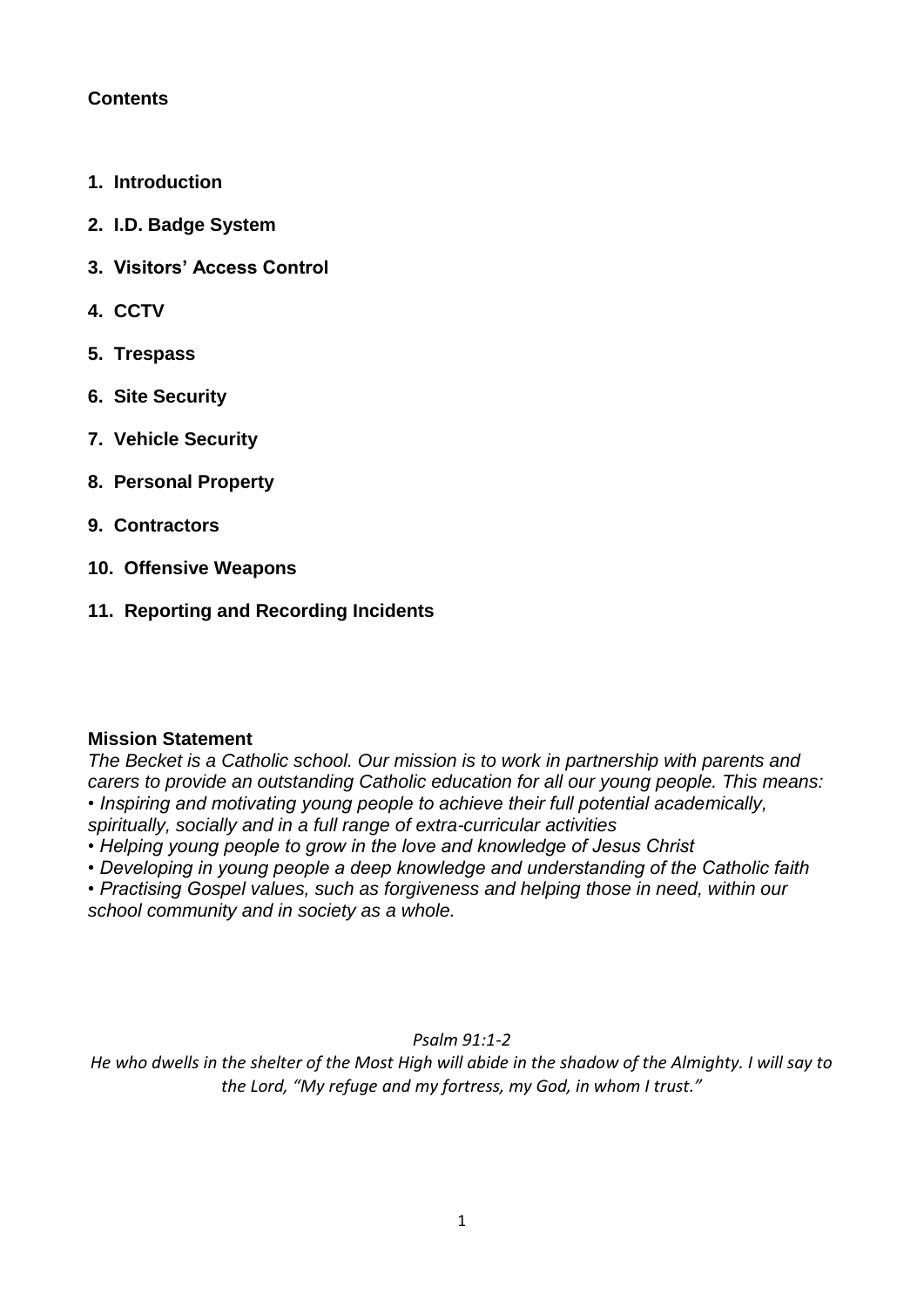### **1. Introduction**

The Governors of the School are responsible for the overall management of school security with day to day management delegated to the Business Leader and in turn to the Building and Facilities Leader. The school acknowledges that effective security involves everyone in the school.

The Business Leader will take all appropriate measures to promote the security and protection of the staff, students and the premises.

This policy should be read in conjunction with those on Emergency Procedures, Child Protection, Discipline & Behaviour and the Health & Safety Policy of the school.

The school takes the responsibility of safeguarding extremely seriously and understands that a secure site is essential to support this.

#### **2. I.D. Badge System**

- All staff and governors are issued with an Identification Card displaying their name and photograph which they should visibly wear at all times when on the school site. This is also a key card and is specifically logged to rooms you will need to access
- No member of staff should ever loan the card to other members of staff or pupils. If a member of staff loses their card this should be reported to the ICT Network Leader as a matter of urgency

# **3. Visitors' Access Control**

The School operates an electronic access control system.

- Visitors wait in the reception area until the signing in procedures are completed
- The reception staff identify legitimate visitors and monitor and contact a member of staff to escort them to meeting area
- All visitors will be given a badge, which they will wear as long as they are on site and return to the Reception office before they leave the site
- Students should not approach any stranger who is not wearing a badge but report all strangers immediately to the nearest member of staff

# **4. CCTV**

The site is covered by CCTV and complies with the data protection act 1998. The system is operational 24hours a day.

#### **5. Trespass**

The School is private property. Any person who is not included in the following categories, and enters without permission, is a trespasser and may be asked to leave.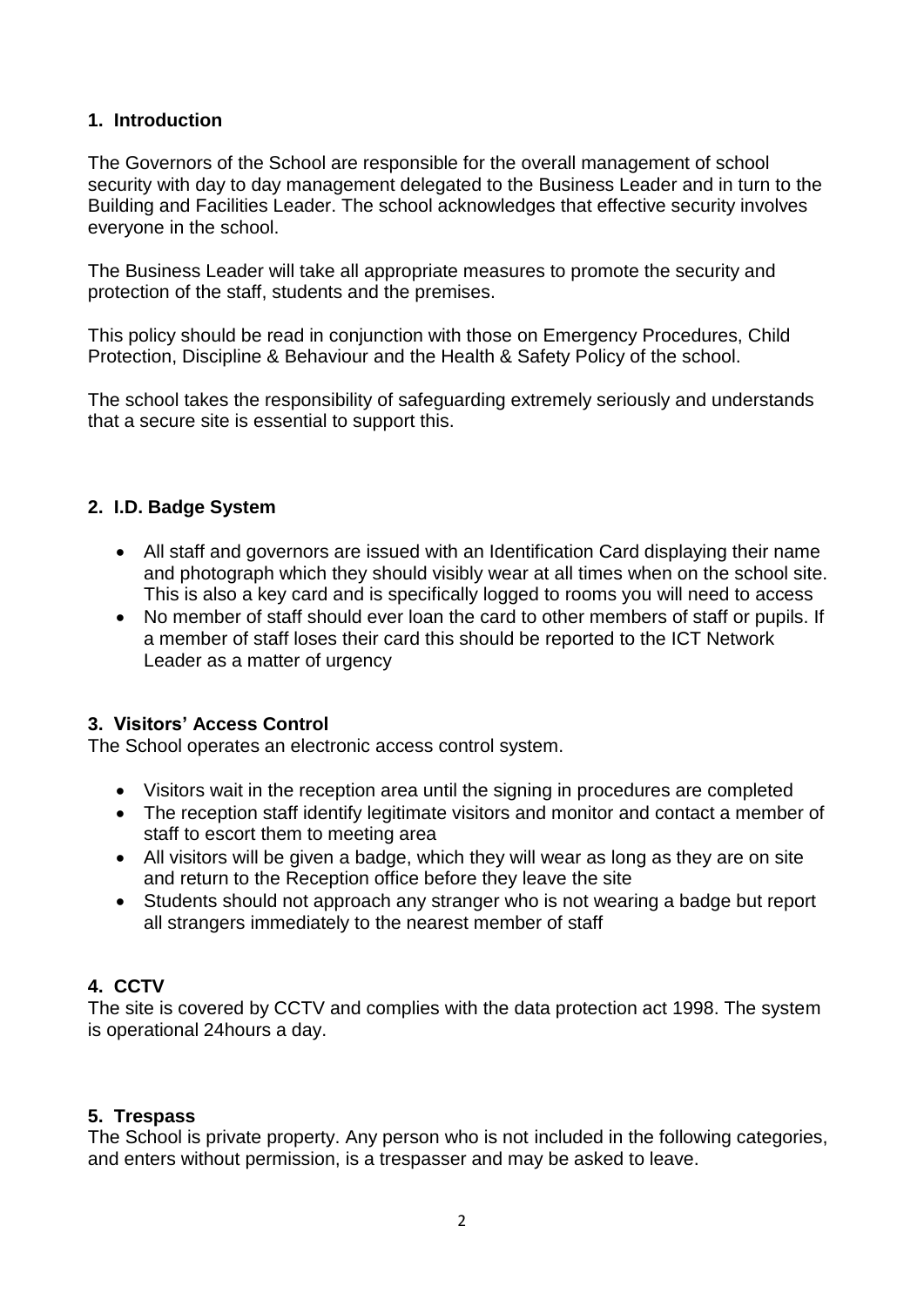- Members of staff unless suspended for health or disciplinary reasons
- Registered students unless excluded for disciplinary reasons
- Parents or Guardians responsible for a student at the school unless prevented for legal reasons
- Others Governors, suppliers, contractors and authorised users of the premises for "out of hours" activities

# **6. Site Security**

- All staff are responsible for security to building and property
- Keys/security passes should not be issued to students except in exceptional circumstances. Loss of keys/security pass should be reported immediately to the ICT Network Leader to ensure that security passes/fobs are disabled on the computer
- At the end of the school day each member of staff should ensure that all windows are securely fastened, blinds are closed and doors are locked in the room they are last in
- Keep buildings clear of all materials that can be used for arson or vandalism
- Adequate security lighting is installed and checked regularly to ensure that it is operational
- Risk Assessments are revisited regularly, particularly in light of entries in the Incident Register
- Mark property clearly and permanently. All valuable equipment should be Smart water marked.
- All equipment should be entered on to the School's Asset Register or Inventory list, with make, model and serial number when available
- Publicise regularly the fact that property is security marked

# **7. Vehicle Security**

All persons parking their vehicles on the school site must clearly understand that they are responsible for the security of their vehicle and its contents and that the vehicles are parked on site entirely at the owner's risk.

- A register of authorised vehicle registration is maintained in the main Reception office
- Visitors bringing vehicles on to the school site are required to denote their registration number when they sign in the Visitors' Book
- Sixth Formers are only allowed to park in designated areas on site

# **8. Personal Property**

- Students are to be discouraged from bringing valuable items to school and in the event that they do so the school accepts no liability. If this is unavoidable on some occasion then special arrangements should be made in advance with the appropriate Progress Leader for temporary safekeeping
- Students are offered the opportunity to rent a locker for storage of personal property
- Staff should ensure that any personal property is always locked away in desk drawers, filing cabinets or offices